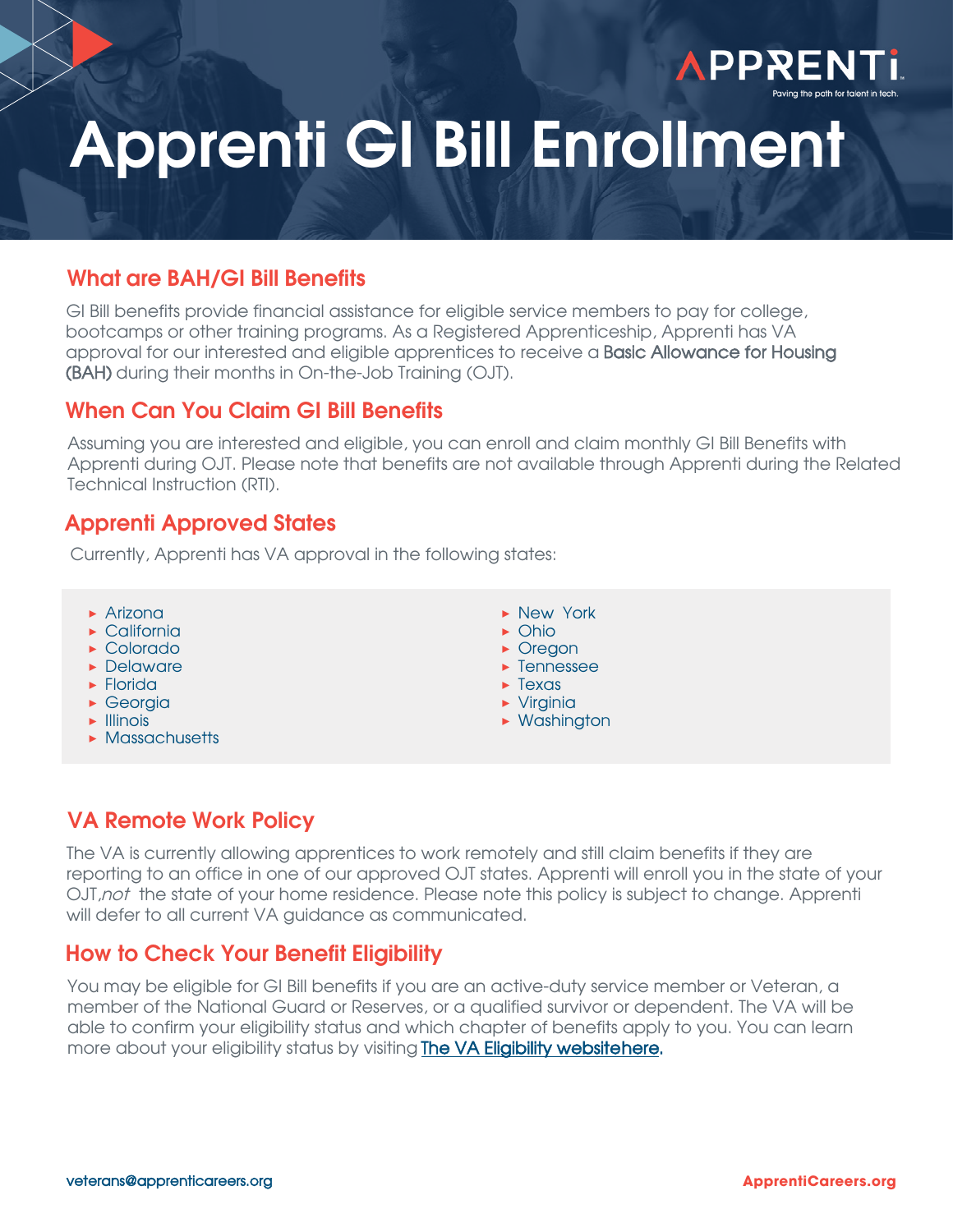# How to Enroll to Use GI Bill Benefits



- 1. In order to begin the enrollment process, Apprenti will need to collect your Certificate/Letter of Eligibility (COE/LOE) from the VA. This document will confirm which chapter of benefits you are approved for, and how many months of benefits you have remaining. If you do not yet have [this letter, you can apply to obtain a digital copy from the VA by using](https://www.va.gov/education/how-to-apply/) the application here.
- 2. Once you have your COE/LOE, please email a copy to your Apprenti point of contact, and confirm that you would like to enroll to use your benefits. Apprenti must have a copy of the documentation and request to enroll on record in order to move forward. Please also include in your request: A confirmation of your current physical mailing address; A confirmation of your OJT assignment/location and whether you are working in-person or remote.
- 3. Once Apprenti receives the above items and information from you, we can begin the enrollment process. As part of this process, Apprenti will need to collect your electronic signature on one of the documents. We will send a request to your email via our e-signature software, CongaSign. Please note that once the VA receives the submitted enrollment documents, it may take them up to 30-days to process before your enrollment status is updated.
- 4. After your enrollment documents have been submitted, Apprenti will follow up with instructions on how to report your monthly OJT hours for GI Bill use. You can also review the instructions below.

# How to Submit GI Bill Hours for Monthly BAH

For hours certification, please send Apprenti an aggregate total of your monthly OJT hours worked (no holidays or PTO included) at the end of each month. Apprenti staff are School Certifying Officials for the purposes of GI Bill use, and should be the only point(s) of contact who are certifying and submitting your hours. Please do not attempt to have your employer certify and submit hours for you on Apprenti's behalf.

The window for sending in your hours on time is between the last day of the month you are reporting for and the 7th day of the following month. For example, if you plan to submit your OJT hours for January, you would send Apprenti an email with your hours between January 31st and February 7th. So long as we receive your hours within this time window, we will certify and submit them to the VA by the 7th of the new month. Any hours submitted to Apprenti beyond this window will be certified and submitted to the VA on a rolling basis as we are able to submit them. As previously mentioned, it may take the VA up to 30 days to process and distribute payment once they receive your certified hours. Most apprentices receive their payments by the 3rd or 4th week of the new month.

In terms of format for submitting your monthly hours, the following is appropriate:

Month Year = x Hours (Ex: January 2022 = 176 hours)

Please note, the VA will prorate BAH payments for months worked with less than 120 OJT hours. So, if you take a suspension or have significant PTO one month, your BAH payment could be smaller than usual. You may choose to skip those months if you would like to save your benefits for full months. Just let Apprenti know what you decide.

Please note that your OJT hours logging with Apprenti is a separate process from GI Bill hours reporting and still required.

#### <veterans@apprenticareers.org>